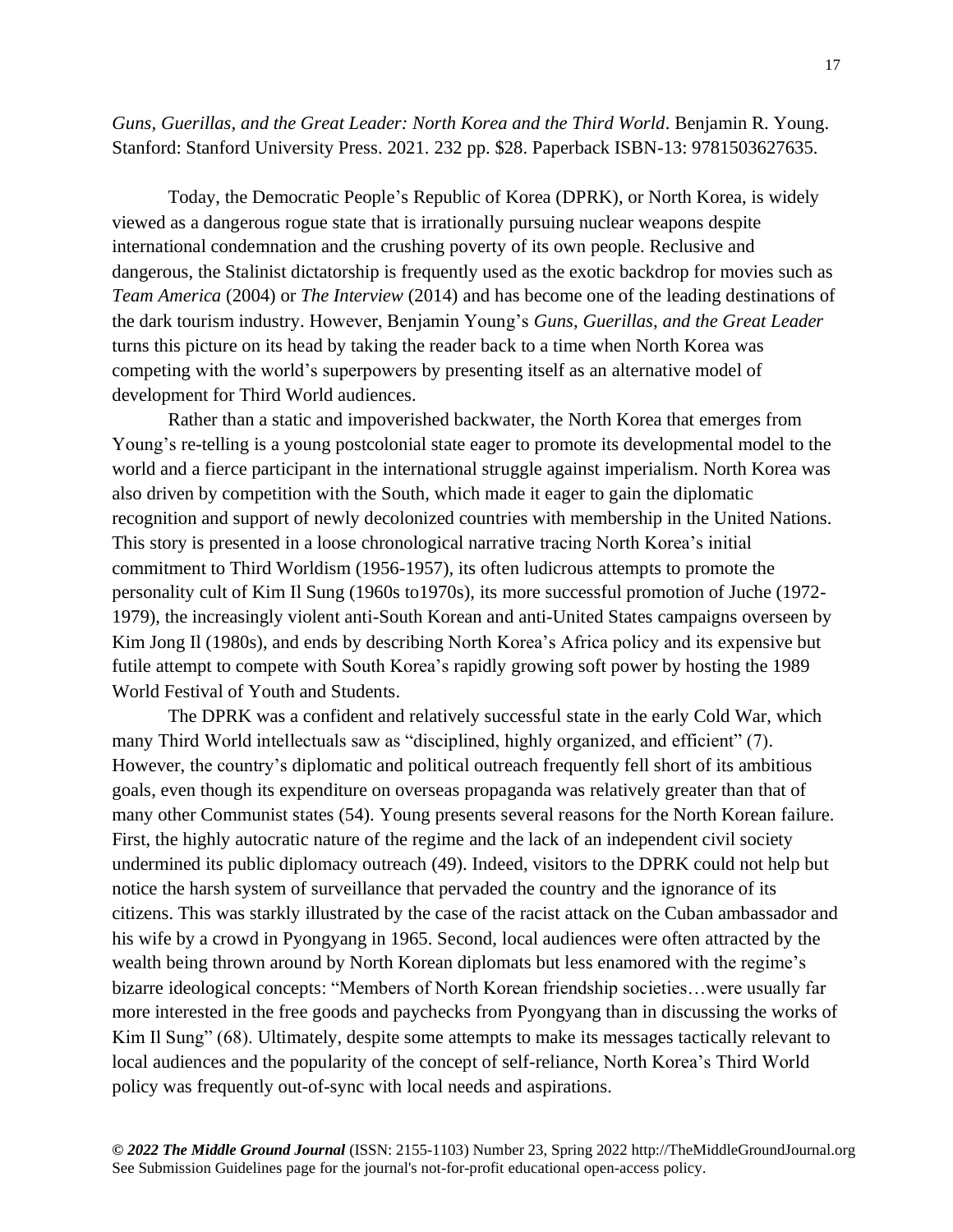As the Cold War continued, North Korea's foreign policy became increasingly disruptive; the beginnings of a tumultuous path that eventually led to the country's status as an international pariah. At first, though, the DPRK's aggressive participation in the anti-colonial movement gave it a global network of allies. For example, North Korea developed a close relationship with Cuba, sent pilots to North Vietnam and Egypt, provided tank drivers to Syria, and even developed a close relationship with numerous non-state liberation movements, including the Palestinian Liberation Organization. However, according to Young, North Korea's behavior gradually became more mercenary and self-interested, exemplified by its instrumental pursuit of membership in the Nonaligned Movement (NAM) to create support for Korean reunification. Moreover, the country started to become more violent in the late 1970s, a shift alternatively blamed on North Korea's stagnating economy, South Korea's growing international prestige, or the growing role of Kim Jong Il in policymaking. This culminated in the attempt to kill the South Korean president Chun-Doo Hwan in a bomb attack in Rangoon in 1983, which alienated many Third World governments and has clear parallels with the more recent assassination of Kim Jong Nam in Malaysia in 2017.

This rich and complex story of North Korea's Third World policies is based upon the author's extensive archival research, including government documents and newspapers from the West, the East, and the Third World. The result is a detailed and accessible but often episodic narrative of the ups and downs of North Korea's attempts to brand itself as an alternative model of modernity. Although this account is largely a picture of North Korea as seen by outsiders—an important if inescapable limitation of most studies about the DPRK—the diversity of the outsiders' voices is noteworthy, including Communist diplomats and former Third World participants in North Korean diplomatic outreach programs. Moreover, Young's focus on the Third World is a refreshing contribution to the historiography of the Cold War, which has traditionally focused on superpowers and neglected the agency of developing countries. All these factors make this book a must-read for scholars of North Korea and the Cold War as well as undergraduate and graduate students interested in the field.

Its valuable contributions notwithstanding, this book may potentially fall short of a specialist reader's expectations in several ways. First, the episodic nature of the evidence sits uneasily with the author's overall chronological approach and leaves many questions unanswered; key moments of change in North Korean policy are not always clearly identified or convincingly demonstrated. For example, Young suggests that "from the mid- to late 1970s, political mission and self-interest stood at the heart of North Korea's Third World diplomacy" (73), but many of the DPRK activities he describes in this period, such as military and developmental aid to newly independent countries, are not substantially different from the support given to liberation movements in the 1960s. Indeed, the 1970s are also described as a successful period for the promotion of Juche philosophy because it better fit the aspirations and needs of Third World countries than earlier attempts to export Kim Il Sung's personality cult. Therefore, can we say that self-interest was more prominent in North Korean diplomacy in the 1970s than in the 1960s? Similarly, the suggestion that the Rangoon bombing was a watershed